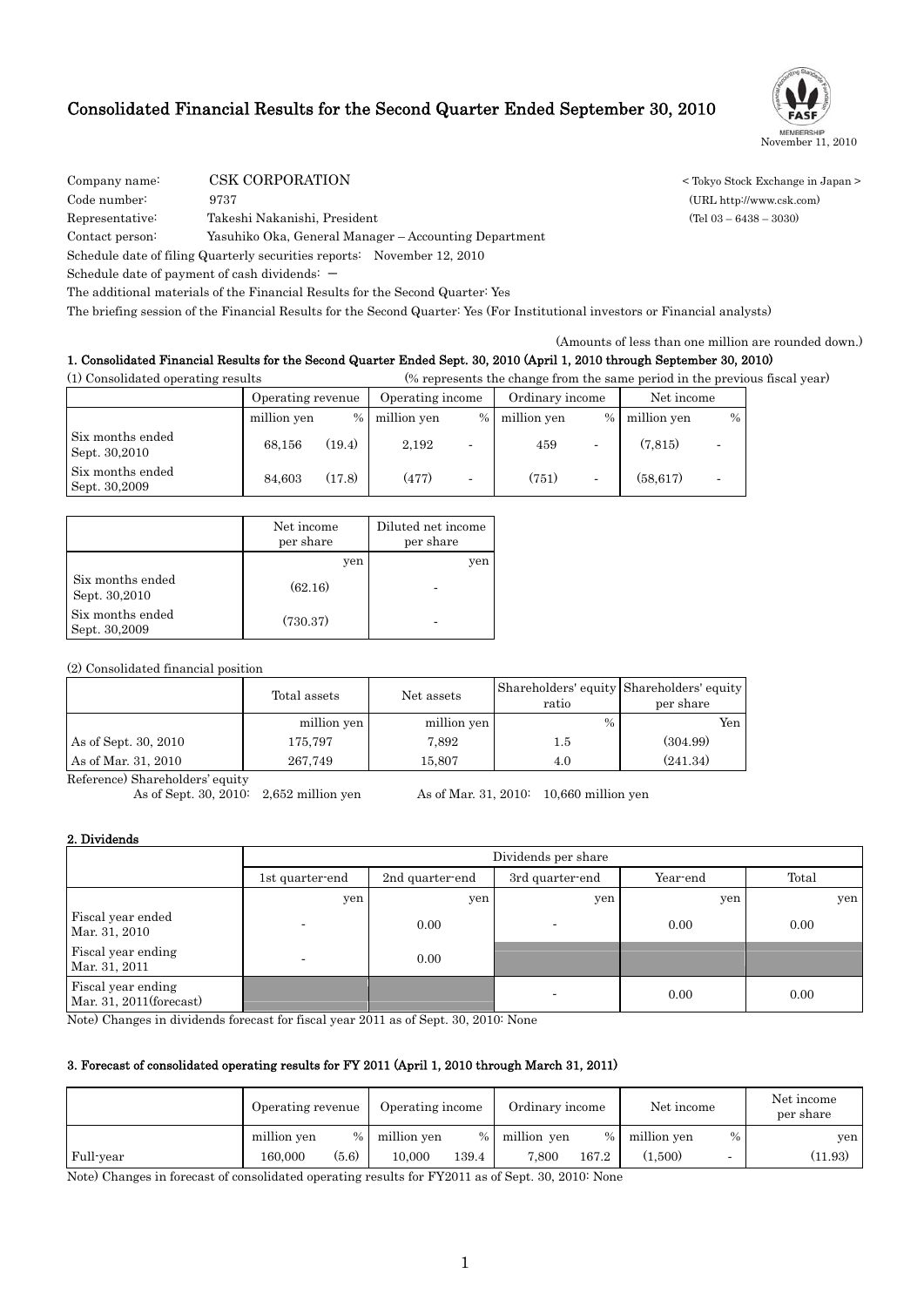### 4. Others

- (1) Significant changes in scope of consolidation: None
	- Note: This section shows whether or not there is a change in Specified Subsidiaries that led to the change of the consolidated scope during the current quarter.
- (2) Adoption of simplified method or specific method to quarterly financial statement in accounting procedure : None Note: This section shows the use of any simplified accounting methods, or the use of any particular accounting methods for quarterly consolidated financial statements.
- (3) Change in accounting policies, procedures, presentation rules, etc.
	- ① Changes due to the revision of accounting standards. : Yes
	- ② Changes due to reasons other than ① : None
	- Note: The section shows the changes to accounting policies, procedures rules, etc. that are described in Japanese regulations as "Alterations on significant issues that are the basis of the presentation for quarterly financial accounting statements.

(4) Number of shares issued (common stock)

| Number of shares issued (common stock)                                                      | Accounting period  | Shares      | Accounting period  | Shares      |
|---------------------------------------------------------------------------------------------|--------------------|-------------|--------------------|-------------|
| (DNumber of shares issued (including treasury stock)                                        | FY2011 2nd Quarter | 125,747,714 | FY2010             | 125.747.714 |
| 2 Number of treasury stock<br><b>3</b> Average number of shares issued (during 2nd quarter) |                    |             |                    |             |
|                                                                                             | FY2011 2nd Quarter | 13.185      | FY2010             | 35.499      |
|                                                                                             | FY2011 2nd Quarter | 125,735,168 | FY2010 2nd Quarter | 80,257,364  |

### ※Implementation status of Quarterly review

This Financial Results report for the Second Quarter was exempt from quarterly review which was based on Financial Instruments and Exchange Law of Japan. As of the Second Quarter disclosing, quarterly review for the quarterly financial statements has been completed.

### ※Explanation regarding the appropriate use of forecasts of business results

The financial forecasts of business results are based on judgments and estimates that have been made using of currently available information. By nature, such financial forecasts are subject to uncertainty and risk. Therefore, you are advised that the final results might be significantly different from the aforementioned forecast due to changes in economic environments related to our business, market trends and exchange rate, etc.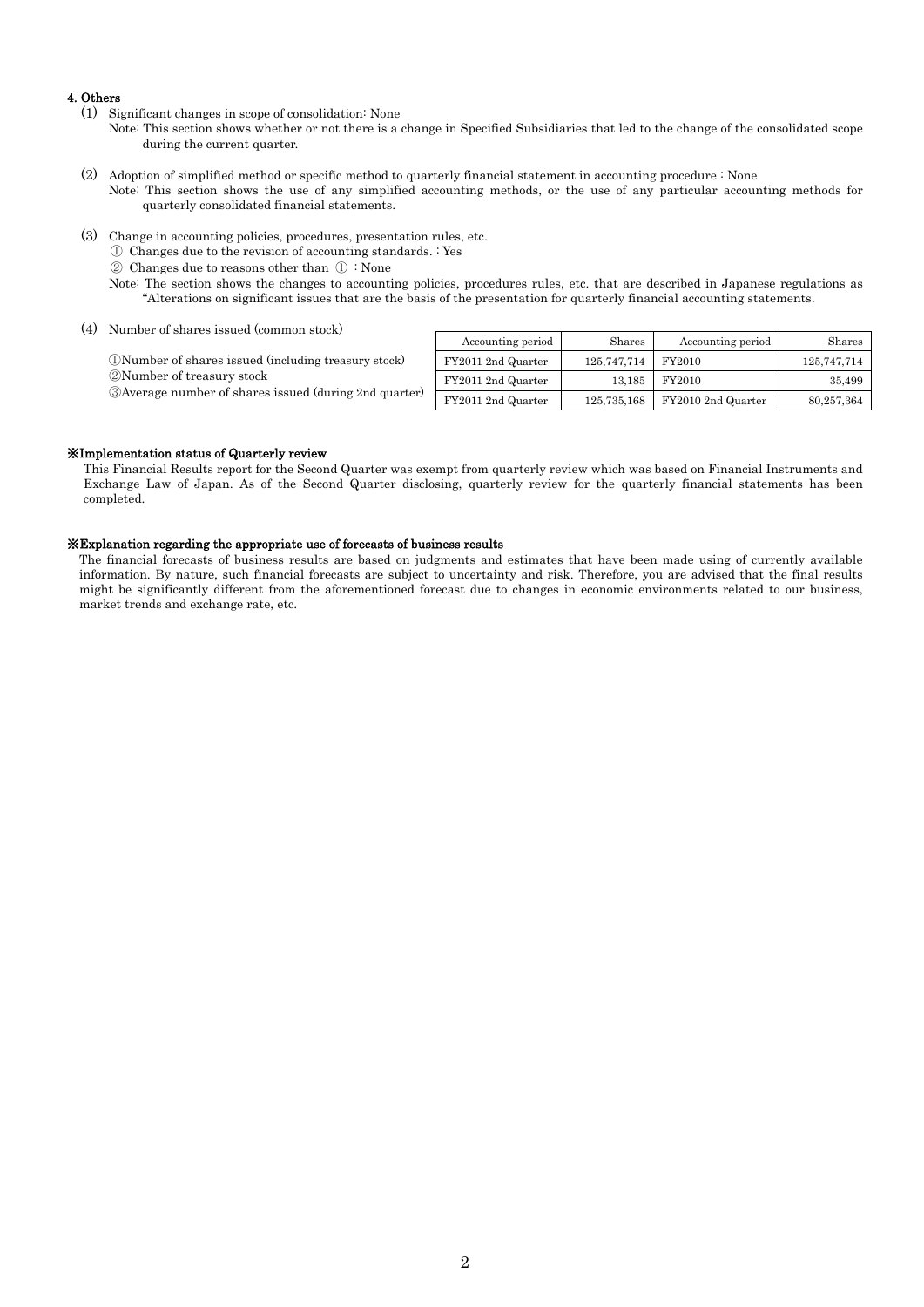| <b>Consolidated Financial Statements and Others</b> |  |
|-----------------------------------------------------|--|
| (1) Consolidated Balance Sheets                     |  |

|                                                               |                                                           | (millions of yen)                         |
|---------------------------------------------------------------|-----------------------------------------------------------|-------------------------------------------|
|                                                               | Fiscal year 2011<br>2nd quarter<br>(As of Sept. 30, 2010) | Fiscal year 2010<br>(As of Mar. 31, 2010) |
| Assets                                                        |                                                           |                                           |
| Current assets                                                |                                                           |                                           |
| Cash and time deposits                                        | 41,530                                                    | 45,250                                    |
| Notes and accounts receivable                                 | 19,998                                                    | 23,300                                    |
| Short term loans receivable                                   | 20,055                                                    | 22,261                                    |
| Marketable securities                                         | 8,717                                                     | 8,485                                     |
| Venture capital investments                                   |                                                           | 3.970                                     |
| Inventories                                                   | 2,645                                                     | 2,180                                     |
| Income taxes receivable                                       | 879                                                       | 3.261                                     |
| Cash segregated as deposits related to<br>securities business |                                                           | 26,593                                    |
| Trading assets related to securities<br>business              |                                                           | 10,232                                    |
| Receivables related to margin transactions                    |                                                           | 24,551                                    |
| Other current assets                                          | 12,631                                                    | 31,630                                    |
| Allowance for doubtful accounts                               | (10,077)                                                  | (8, 724)                                  |
| Total current assets                                          | 96,380                                                    | 192,993                                   |
| Fixed assets                                                  |                                                           |                                           |
| Tangible fixed assets                                         | 24,356                                                    | 26,482                                    |
| Intangible fixed assets                                       | 4,028                                                     | 5,427                                     |
| Investments and other assets                                  |                                                           |                                           |
| Investments in securities                                     | 42,392                                                    | 31,065                                    |
| Other assets                                                  | 9,014                                                     | 12,096                                    |
| Allowance for doubtful accounts                               | (374)                                                     | (315)                                     |
| Total investments and other assets                            | 51,032                                                    | 42,847                                    |
| Total fixed assets                                            | 79,417                                                    | 74,756                                    |
| Total assets                                                  | 175,797                                                   | 267,749                                   |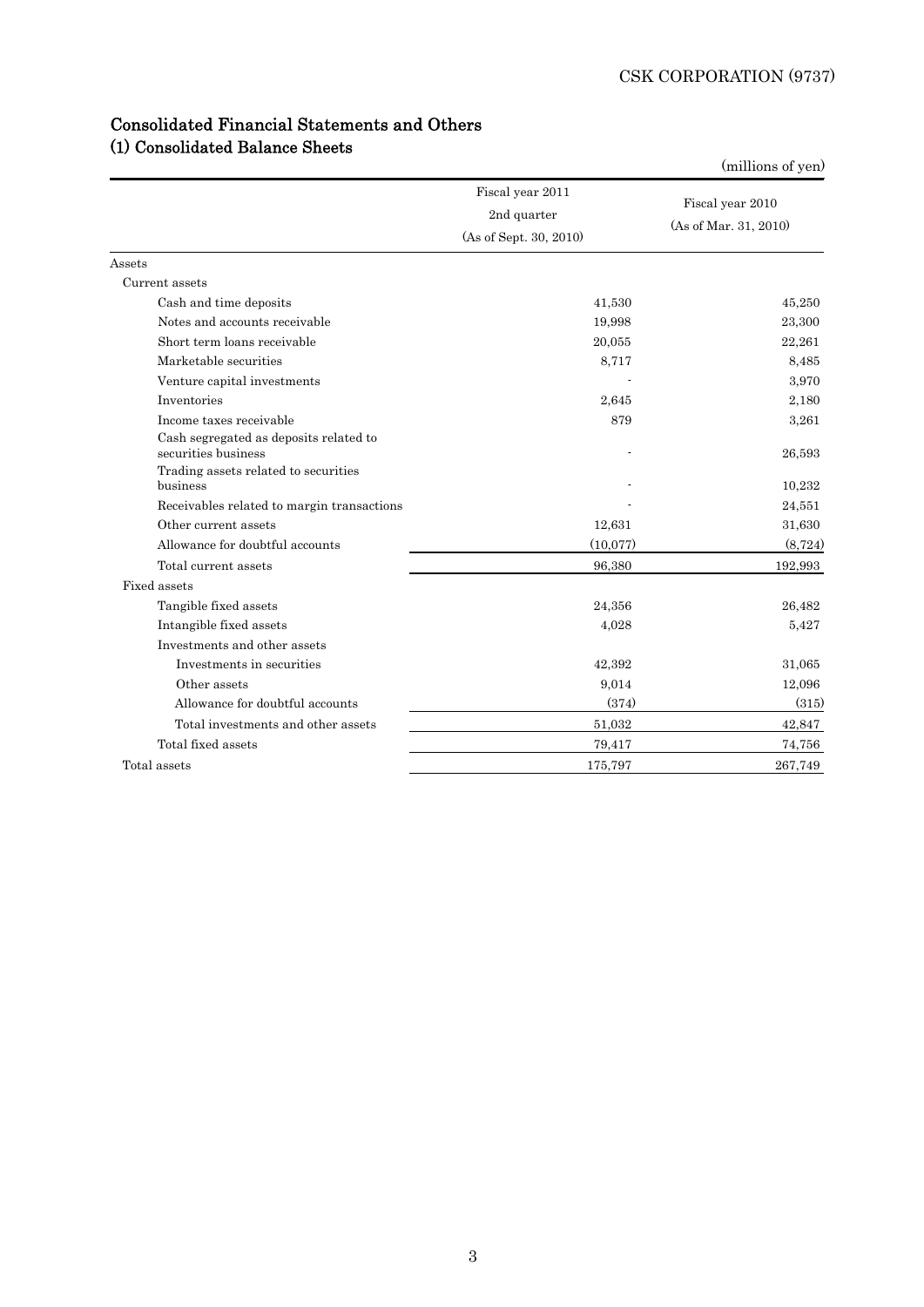|                                                                                |                        | (millions of yen)     |
|--------------------------------------------------------------------------------|------------------------|-----------------------|
|                                                                                | Fiscal year 2011       |                       |
|                                                                                | 2nd quarter            | Fiscal year 2010      |
|                                                                                | (As of Sept. 30, 2010) | (As of Mar. 31, 2010) |
| Liabilities                                                                    |                        |                       |
| Current liabilities                                                            |                        |                       |
| Accounts payable                                                               | 4,483                  | 6.602                 |
| Short-term convertible bonds payable                                           | 21,792                 |                       |
| Short-term bank loans payable                                                  | 7,563                  | 10,933                |
| Accrued income taxes                                                           | 1,015                  | 1,156                 |
| Deposits received of prepaid cards                                             | 54,009                 | 53,183                |
| Accrued bonuses to employees                                                   | 3.588                  | 3,783                 |
| Accrued bonuses to directors                                                   | 20                     |                       |
| Allowance for anticipated losses on                                            | 96                     |                       |
| contracts<br>Trading liabilities related to securities                         |                        | 57                    |
| business                                                                       |                        | 1.008                 |
| Payable related to margin transactions                                         |                        | 19,121                |
| Deposits received and guarantee deposits<br>received from customers related to |                        |                       |
| securities business<br>Other current liabilities                               | 12,262                 | 35,994                |
|                                                                                |                        | 18,800                |
| Total current liabilities                                                      | 104,832                | 150,641               |
| Long-term liabilities                                                          |                        |                       |
| Convertible bonds payable                                                      | 35,000                 | 56,792                |
| Long-term bank loans payable                                                   | 25,031                 | 40,063                |
| Accrued employees' retirement benefits                                         | 144                    | 197                   |
| Accrued directors' retirement benefits                                         | 19                     | 22                    |
| Allowance for anticipated losses on<br>contracts                               | 6                      |                       |
| Other long-term liabilities                                                    | 2,870                  | 3,543                 |
| Total long term liabilities                                                    | 63,072                 | 100,618               |
|                                                                                |                        |                       |
| Statutory reserve                                                              |                        |                       |
| Reserve for financial products transaction<br>liabilities                      |                        | 681                   |
| Total statutory reserve                                                        |                        | 681                   |
| Total liabilities                                                              | 167,905                | 251,942               |
| Net assets                                                                     |                        |                       |
| Shareholders' equity                                                           |                        |                       |
| Capital stock                                                                  | 96,225                 | 96,225                |
| Capital surplus                                                                | 53.763                 | 53,763                |
| Retained earnings                                                              | (147,309)              | (139, 494)            |
| Treasury stock, at cost                                                        | (10)                   | (68)                  |
| Total shareholders' equity                                                     | 2,668                  | 10,426                |
| Valuation, translation adjustments and other                                   |                        |                       |
| Net unrealized gains (losses) on securities                                    | (16)                   | 234                   |
| Total valuation, translation adjustments                                       |                        |                       |
| and other                                                                      | (16)                   | 234                   |
| Subscription rights to shares                                                  | 467                    | 467                   |
| Minority interests                                                             | 4,773                  | 4,680                 |
| Total net assets                                                               | 7,892                  | 15,807                |
| Total liabilities and net assets                                               | 175,797                | 267,749               |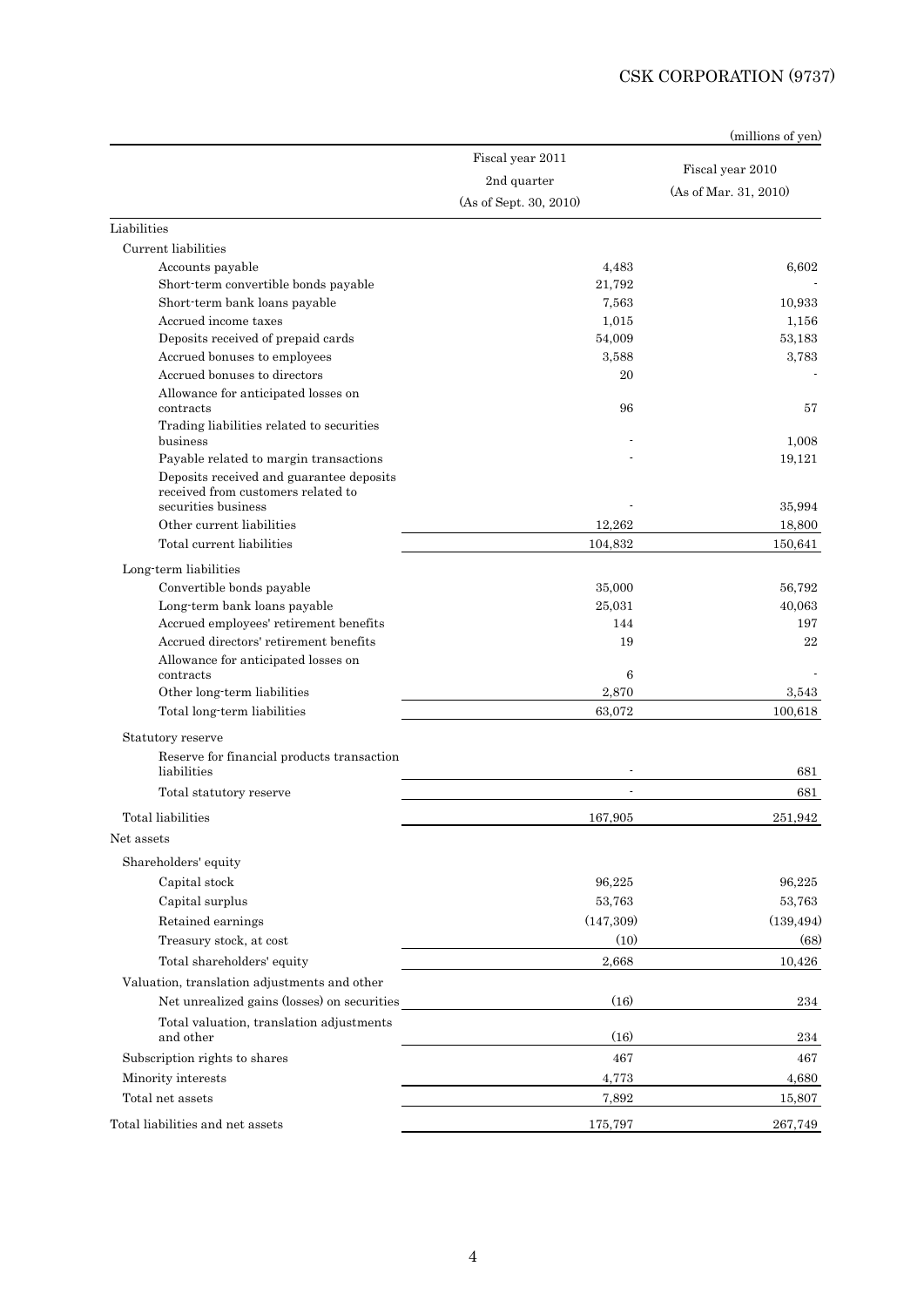# (2) Consolidated Statements of Operations

|                                                                                             | Fiscal year 2010  | (millions of yen)<br>Fiscal year 2011 |
|---------------------------------------------------------------------------------------------|-------------------|---------------------------------------|
|                                                                                             | From Apr. 1, 2009 | From Apr. 1, 2010                     |
|                                                                                             | To Sept. 30, 2009 | To Sept. 30, 2010                     |
| Operating revenue                                                                           | 84,603            | 68,156                                |
| Operating costs                                                                             | 57,619            | 52,054                                |
| Gross profits                                                                               | 26.983            | 16,101                                |
| Selling, general and administrative expenses                                                | 27,460            | 13,909                                |
| Operating income(loss)                                                                      | (477)             | 2,192                                 |
| Non-operating income                                                                        |                   |                                       |
| Interest income                                                                             | 21                | 55                                    |
| Dividend income                                                                             | 168               | 33                                    |
| Hoard profit of prepaid card                                                                | 519               | 575                                   |
| Others                                                                                      | 544               | 446                                   |
| Total non-operating income                                                                  | 1,254             | 1,112                                 |
| Non-operating expenses                                                                      |                   |                                       |
| Interest expenses                                                                           | 16                | 498                                   |
| Provision of allowance for doubtful accounts<br>Provision for accrued employees' retirement |                   | 1,753                                 |
| benefits                                                                                    | 130               | 131                                   |
| <b>Stock Issuance Costs</b>                                                                 | 465               |                                       |
| Commission fee                                                                              | 599               |                                       |
| Others                                                                                      | 316               | 461                                   |
| Total non-operating expenses                                                                | 1,528             | 2,845                                 |
| Ordinary income(loss)                                                                       | (751)             | 459                                   |
| Extraordinary gains                                                                         |                   |                                       |
| Gain on sales of investment securities                                                      | 467               |                                       |
| Reversal of allowance for doubtful accounts<br>Reversal of reserve for financial products   |                   | 51                                    |
| transaction liabilities                                                                     | 185               |                                       |
| Others                                                                                      | 570               | 17                                    |
| Total extraordinary gains                                                                   | 1,223             | 69                                    |
| Extraordinary losses                                                                        |                   |                                       |
| Loss on withdrawal from securities business<br>Loss on withdrawal from real estate          |                   | 8.904                                 |
| securitization business                                                                     | 55,940            |                                       |
| Others                                                                                      | 2,858             | 1,051                                 |
| Total extraordinary losses                                                                  | 58,798            | 9,956                                 |
| Loss before income taxes and minority interests                                             | (58,326)          | (9, 427)                              |
| Income taxes: Current                                                                       | 778               | 683                                   |
| Income taxes: Deferred                                                                      | (466)             | (2,354)                               |
| Total income taxes                                                                          | 311               | (1,671)                               |
| Loss before minority interests                                                              | $\omega$          | (7, 756)                              |
| Minority interests in income (loss)                                                         | (20)              | 59                                    |
| Net loss                                                                                    | (58, 617)         | (7,815)                               |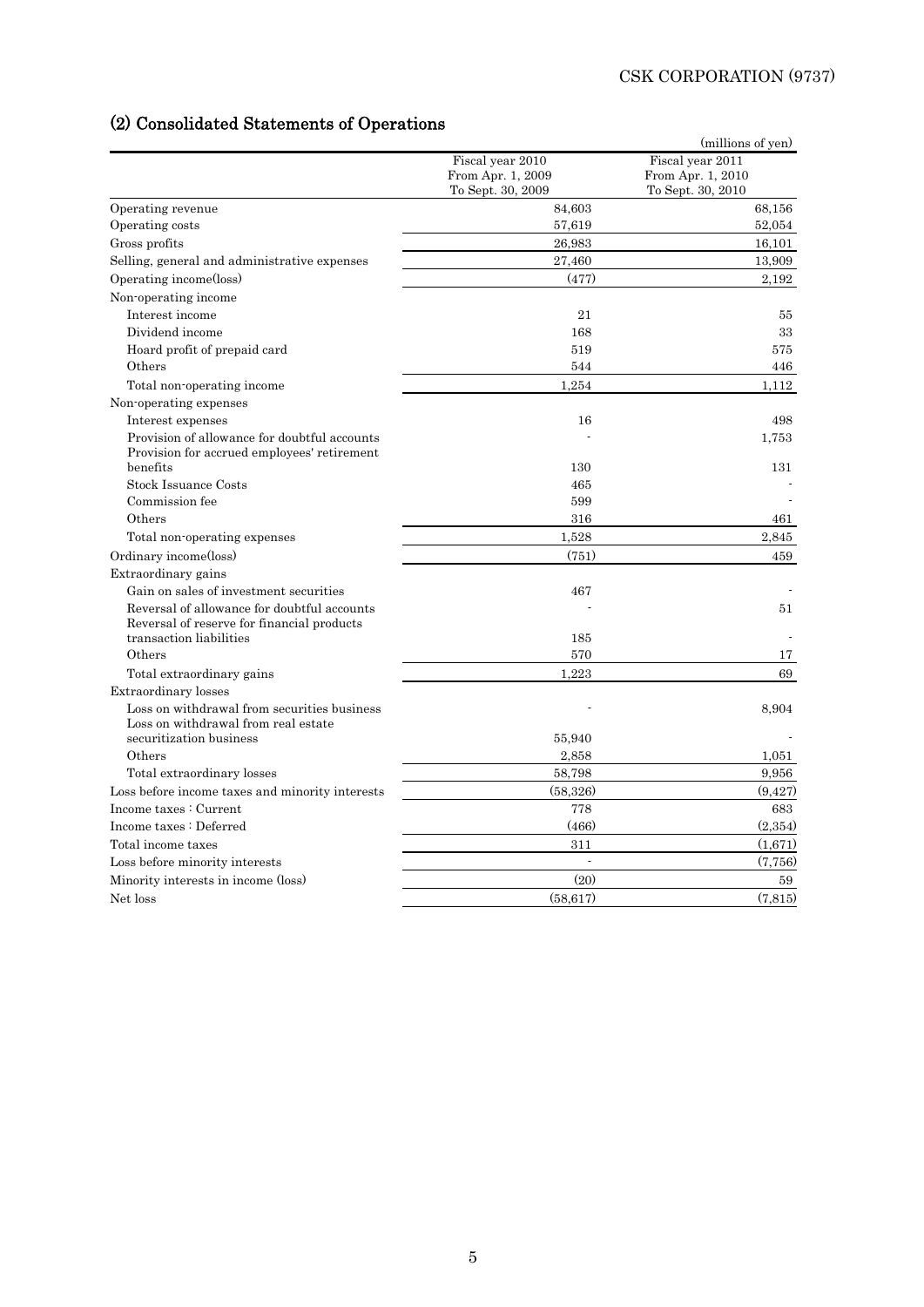# (3) Consolidated Statements of Cash Flows

| (3) Consolidated Statements of Cash Flows                                                                                 |                                            | (millions of yen)                          |
|---------------------------------------------------------------------------------------------------------------------------|--------------------------------------------|--------------------------------------------|
|                                                                                                                           | For the six months<br>ended Sept. 30, 2009 | For the six months<br>ended Sept. 30, 2010 |
| Cash flows from operating activities                                                                                      |                                            |                                            |
| Loss before income taxes and minority interests                                                                           | (58, 326)                                  | (9, 427)                                   |
| Depreciation                                                                                                              | 2,785                                      | 2,245                                      |
| Loss on impairment of fixed assets                                                                                        | 481                                        | 17                                         |
| Amortization of goodwill                                                                                                  | 88                                         | 68                                         |
| Increase (decrease) in allowances and decrease (increase) in<br>prepaid pension costs                                     | (1,027)                                    | 1,679                                      |
| Increase (decrease) in reserve for financial products<br>transaction liabilities                                          | (185)                                      |                                            |
| Interest and dividend income                                                                                              | (733)                                      | (89)                                       |
| Interest expenses                                                                                                         | 2,145                                      | 504                                        |
| Loss on withdrawal from real estate securitization business                                                               | 46,733                                     |                                            |
| Loss on withdrawal from securities business                                                                               |                                            | 8,904                                      |
| Decrease (increase) in accounts receivable                                                                                | 7,805                                      | 4.965                                      |
| Decrease (increase) in inventories                                                                                        | 32                                         | (501)                                      |
| Increase (decrease) in accounts payable                                                                                   | (3,212)                                    | (2,118)                                    |
| Increase (decrease) in deposits received of<br>prepaid cards                                                              | (429)                                      | 826                                        |
| Decrease (increase) in venture capital investments                                                                        | 130                                        | 166                                        |
| Decrease (increase) in investments related to financial services                                                          | 1,085                                      |                                            |
| Decrease (increase) in cash segregated as<br>deposits related to securities business                                      | (1,759)                                    |                                            |
| Decrease (increase) in trading assets related to securities business                                                      | 1,035                                      |                                            |
| Decrease (increase) in trade date accrual (asset) related to<br>securities business                                       | 1,293                                      |                                            |
| Decrease (increase) in receivables related to margin transaction                                                          | (8,585)                                    |                                            |
| Decrease (increase) in loans secured by securities                                                                        | 200                                        |                                            |
| Increase (decrease) in trading liability related to securities business                                                   | (205)                                      |                                            |
| Increase (decrease) in payables related to margin transactions                                                            | 6,548                                      |                                            |
| Increase (decrease) in deposits received and guarantee deposits<br>received from customers related to securities business | 3,619                                      |                                            |
| Other net                                                                                                                 | (1,918)                                    | (1,517)                                    |
| Subtotal                                                                                                                  | (2,400)                                    | 5,725                                      |
| Interest and dividends income received                                                                                    | 777                                        | 60                                         |
| Interest expenses paid                                                                                                    | (2,209)                                    | (482)                                      |
| Income taxes paid                                                                                                         | 1,747                                      | 1,069                                      |
| Net cash used in operating activities                                                                                     | (2,084)                                    | 6,373                                      |
| Cash flows from investing activities                                                                                      |                                            |                                            |
| Decrease (increase) in time deposit, net                                                                                  | (470)                                      | (6)                                        |
| Net proceeds from sales and purchases of marketable securities                                                            |                                            | 10,227                                     |
| Purchases of property and equipment                                                                                       | (1,363)                                    | (367)                                      |
| Purchases of intangible assets                                                                                            | (942)                                      | (463)                                      |
| Purchases of investments in securities                                                                                    | (2,110)                                    | (15,543)                                   |
| Proceeds from sales of investments in securities                                                                          | 6,031                                      | 1,445                                      |
| Net decrease (increase) in short-term loans receivable                                                                    |                                            | 5,089                                      |
| Proceeds from sales of investments in subsidiaries resulting<br>in change in scope of consolidation                       | 314                                        | 3,006                                      |
| Payments for sales of investments in subsidiaries resulting in<br>change in scope of consolidation                        | (543)                                      |                                            |
| Other net                                                                                                                 | 249                                        | 18                                         |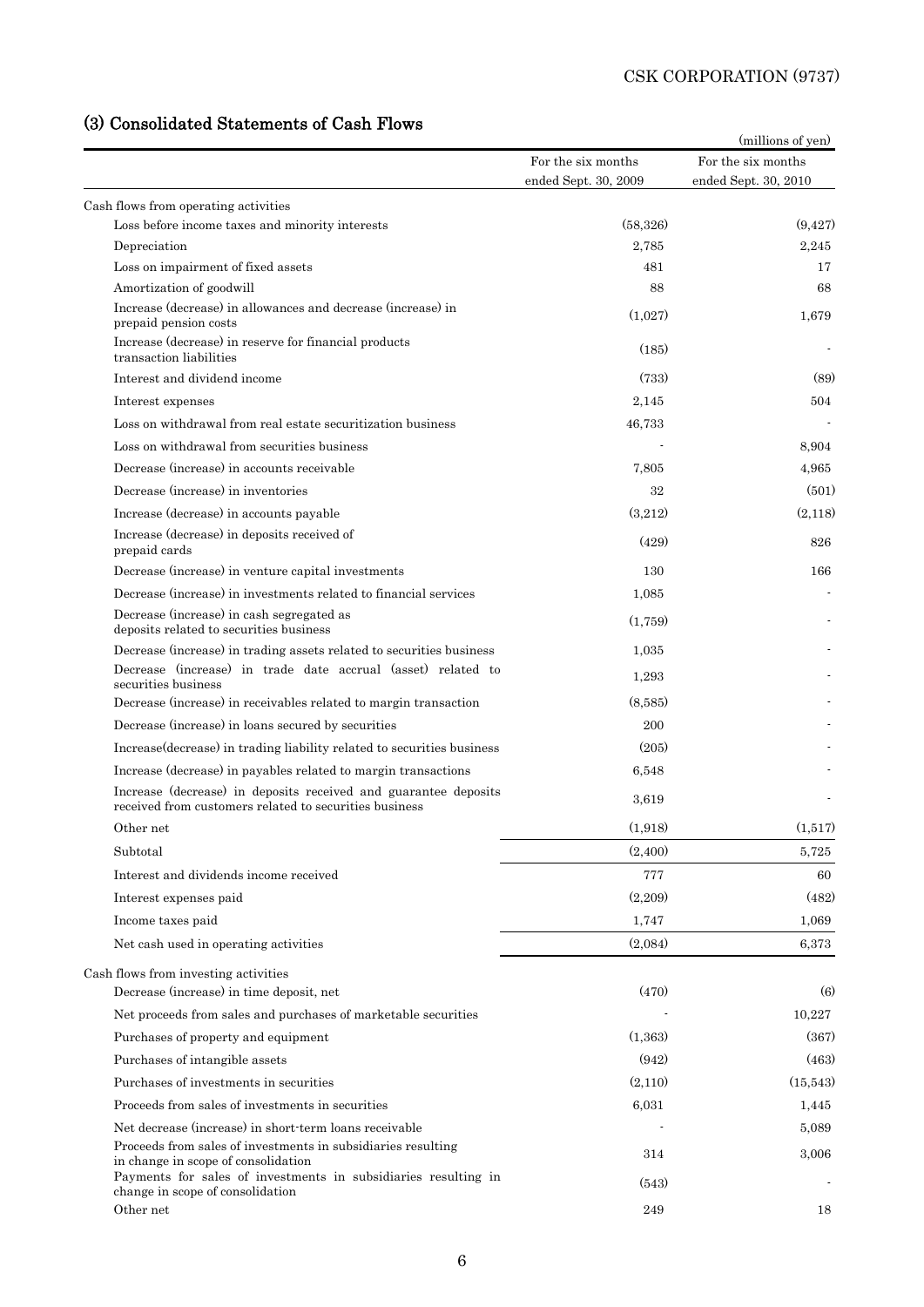|                                                                                                      |                      | (millions of yen)    |
|------------------------------------------------------------------------------------------------------|----------------------|----------------------|
|                                                                                                      | For the six months   | For the six months   |
|                                                                                                      | ended Sept. 30, 2009 | ended Sept. 30, 2010 |
| Net cash provided by (used in) investing activities                                                  | 1,163                | 3,406                |
| Cash flows from financing activities                                                                 |                      |                      |
| Increase (decrease) in short-term bank loans, net                                                    | (40, 853)            |                      |
| Proceeds from long-term loans payable                                                                | 50,000               |                      |
| Repayment of long-term loans payable                                                                 |                      | (12,531)             |
| Redemption of bonds                                                                                  | (20,000)             |                      |
| Proceeds from issuance of common stock                                                               | 16,000               | 1,210                |
| Proceeds from issuance of subscription right to shares                                               | 467                  |                      |
| Other net                                                                                            | (806)                | (121)                |
| Net cash provided by financing activities                                                            | 4,807                | (11, 442)            |
| Effect of exchange rate changes on cash and cash equivalents                                         | (175)                | (1)                  |
| Net increase (decrease) in cash and cash equivalents                                                 | 3,711                | (1,665)              |
| Cash and cash equivalents, at beginning                                                              | 33,882               | 43,394               |
| Decrease in cash and cash equivalents resulting from exclusion of<br>subsidiaries from consolidation |                      | (1,404)              |
| Cash and cash equivalents, at end                                                                    | 37,594               | 40,324               |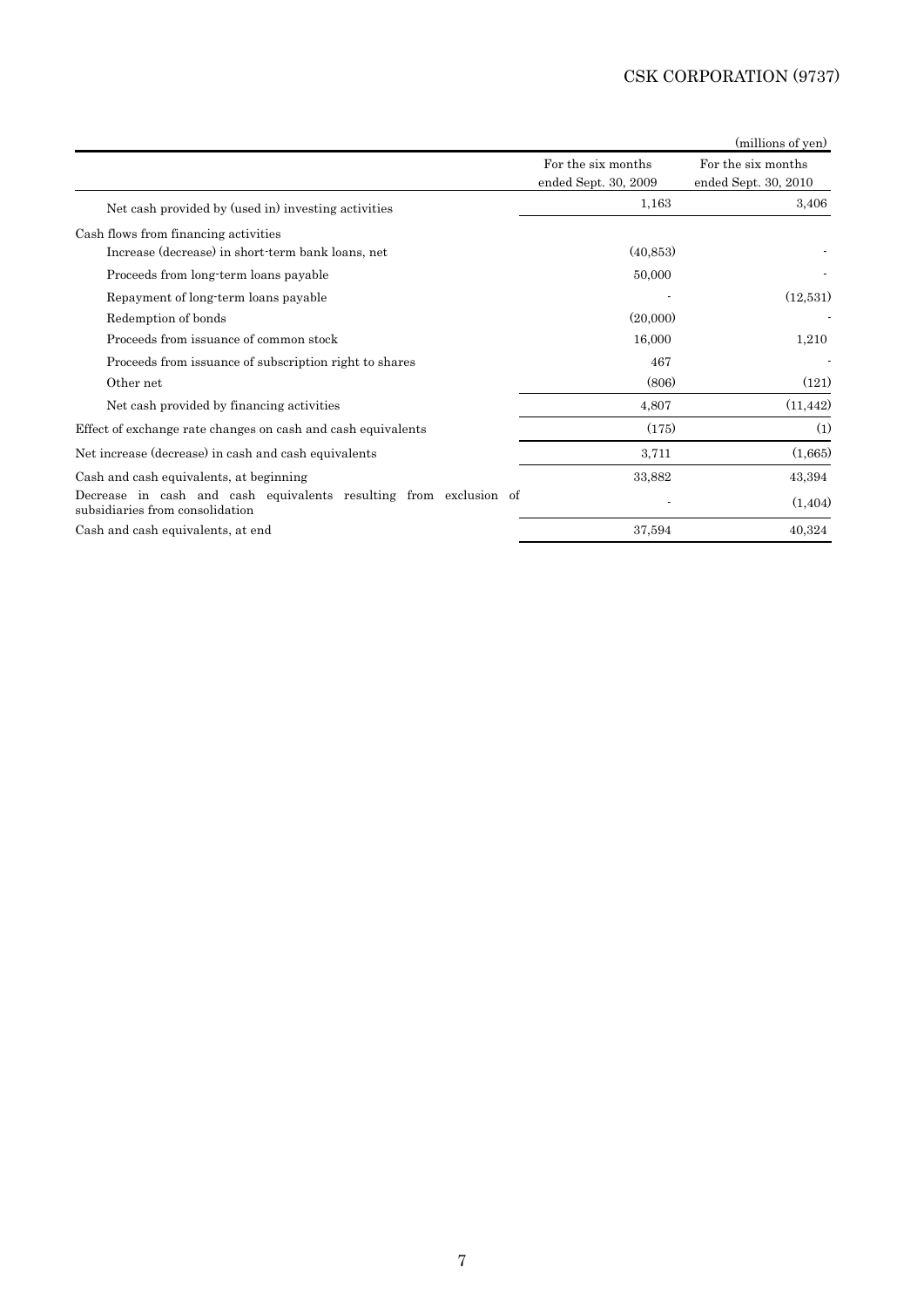$\angle$  millions of  $\triangle$ 

### (4) Note for Assumption of Going Concern

Not applicable

### (5) Segment Information (Consolidated)

### Information by business segment

|                               |                                                |                                 |                        |                   |        |                                 | (millions of yen)     |
|-------------------------------|------------------------------------------------|---------------------------------|------------------------|-------------------|--------|---------------------------------|-----------------------|
|                               | For the six months period ended Sept. 30, 2009 |                                 |                        |                   |        |                                 |                       |
|                               | IT services<br>business                        | Prepaid card<br><b>Business</b> | Securities<br>business | Other<br>business | Total  | Elimination<br>and<br>corporate | Consolidated<br>Total |
| Operating revenue:            |                                                |                                 |                        |                   |        |                                 |                       |
| Outside customers             | 72,684                                         | 1,363                           | 9,860                  | 694               | 84,603 |                                 | 84,603                |
| Inter-segment sales/transfers | 1,837                                          | 74                              | 7                      | $\overline{0}$    | 1,920  | (1,920)                         |                       |
| Total                         | 74,522                                         | 1,438                           | 9,867                  | 695               | 86,523 | (1,920)                         | 84,603                |
| Costs and expenses            | 71,343                                         | 1,302                           | 8,969                  | 2,207             | 83,823 | 1,256                           | 85,080                |
| Operating income(loss)        | 3,178                                          | 135                             | 897                    | (1,512)           | 2,699  | (3, 177)                        | (477)                 |

Notes: 1. The CSK Group operates principally in four segments: IT services business, Prepaid card, Securities business, Other business.

| Segment                | Major products and services                                                              |
|------------------------|------------------------------------------------------------------------------------------|
| IT services business:  | Software development, systems integration, facilities management, business process       |
|                        | outsourcing and other related services, Computer and other product sales, engineering of |
|                        | intelligent buildings, intelligent buildings lease                                       |
| Prepaid card business: | Issuance and settlement of prepaid cards, development and sales of card systems          |
| Securities business:   | Securities business and other related services                                           |
| Other business:        | Investment in venture companies, investment in equity securities and others,             |
|                        | management of investment trust                                                           |

2. Among costs and expenses, unallocated operating expenses in "Elimination and corporate" for the six months ended Sept. 30, 2009 was the expenses of ¥5,230 million. The cost was management expenses for group companies incurred at CSK HOLDINGS CORPORATION.

3. Change in accounting policies

 With regards to the recording basis for earnings related to contract works, CSK HOLDINGS CORPORATION had been applying the completed-contract method to contract works, but as of the period under review the company is applying the Accounting Standard for Construction Contracts (Accounting Standards Board of Japan (ASBJ) Statement No. 15; December 27, 2007) and the Guidance on Accounting Standard for Construction Contracts (ASBJ Guidance No. 18; December 27, 2007). In consequence, with regard to contract works for commissioned software development commencing in the said period, those works for which the outcome of the progress made by the end of the period is deemed certain are subject to the percentage-of-completion method (with the percentage of completion estimated on a cost-to-cost basis), and other works are subject to the completed-contract method. As a result, operating revenue increased by ¥ 514 million, and operating income increased by ¥ 118 million respectively.

- 4. The CSK Group has substantially withdrawn from real estate securitization business and changed Financial services segment to Other business segment for the six months ended Sept. 30, 2009. As a result, operating revenue increased by ¥ 695 million, and operating loss increased by ¥ 1,512 million in Other business segment for the six months ended Sept. 30, 2009 and CSK HOLDINGS CORPORATION has changed the segment range as follows : "IT service business", "Prepaid card business", "Securities business", "Other business" in order.
- 5. CSK FINANCE CO.,LTD. (current name GEN CAPITAL CO.,LTD.), its consolidated subsidiary CVC Business Co., Ltd., GENASSET CO., LTD, and other 4 companies, and its 43 anonymous associations were excluded from consolidated subsidiaries of CSK HOLDINGS CORPORATION for the six months ended Sept. 30, 2009. As a result, assets in Financial service business decreased by ¥103,664 million from the fiscal year ended in 2008.

### Segment Information for geographic locations

Segment information for geographic locations was omitted for the six months period ended Sept. 30, 2009, because total sales for "Japan" segment exceeded 90% of total sales in the period

#### Overseas Sales